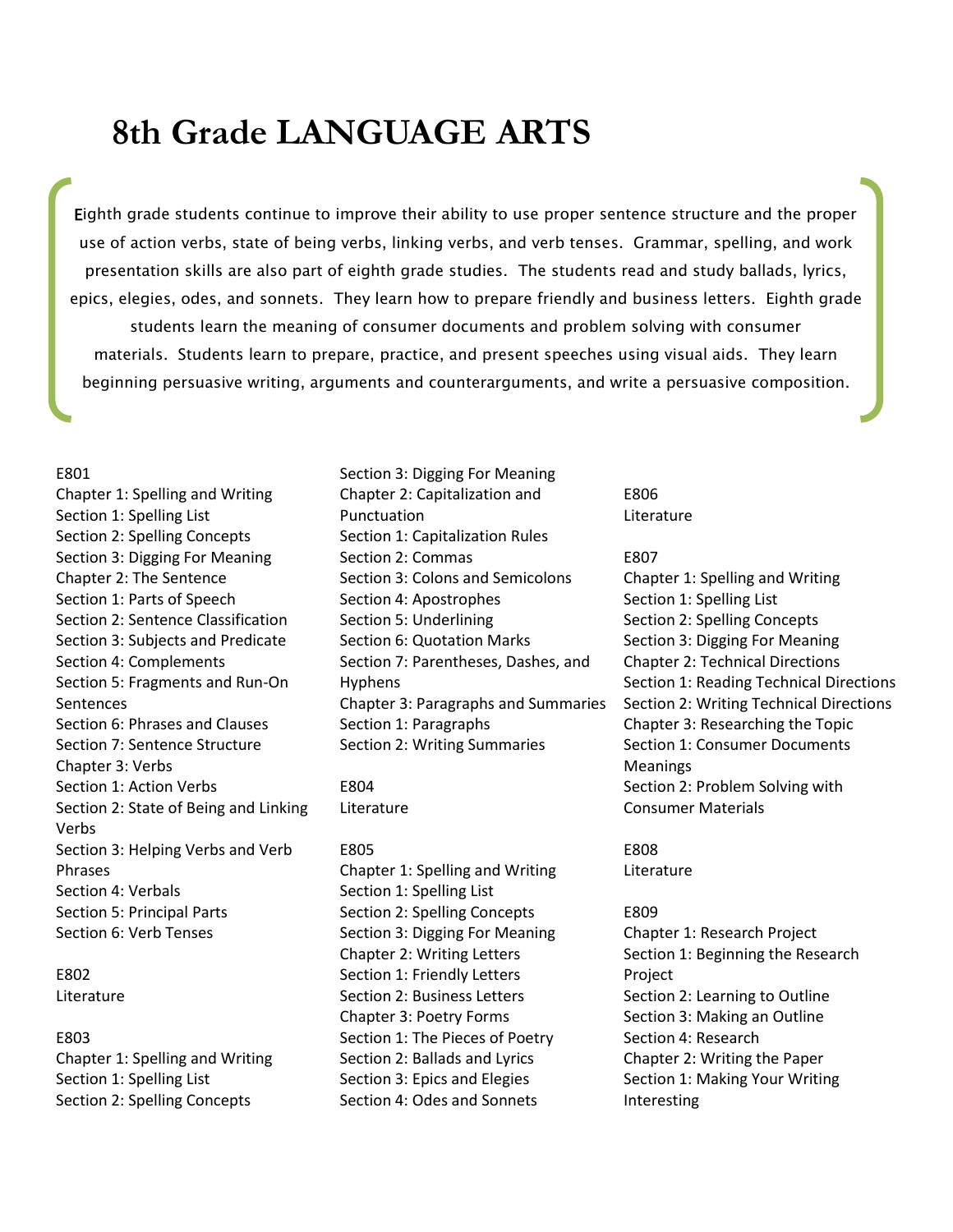Section 2: Writing the Rough Draft Section 3: Revising and Rewriting Chapter 3: The Oral Report Section 1: Getting Organized Section 2: Preparing to Deliver Section 3: Practicing Section 4: Using Visual Aids Section 5: Presenting the Speech E810 Chapter 1: Writing a Narrative Section 1: Point of View, Characters, and Strategies Section 2: Plot Section 3: Writing a Narrative Chapter 2: Narrative Presentation Section 1: Getting Organized Section 2: Preparing to Deliver Section 3: Practicing Section 4: Visual Aids Section 5: Presenting the Speech Chapter 3: Persuasive Compositions Section 1: Beginning Persuasive Writing Section 2: Arguments and Section 3: Writing Persuasive Composition Section 4: Revising and Rewriting Chapter 4: Persuasive Presentation Section 1: Getting Organized Section 2: Preparing to Deliver Section 3: Practicing Section 4: Visual Aids Section 5: Presenting the Speech E811 Literature E812

Literature

Counterarguments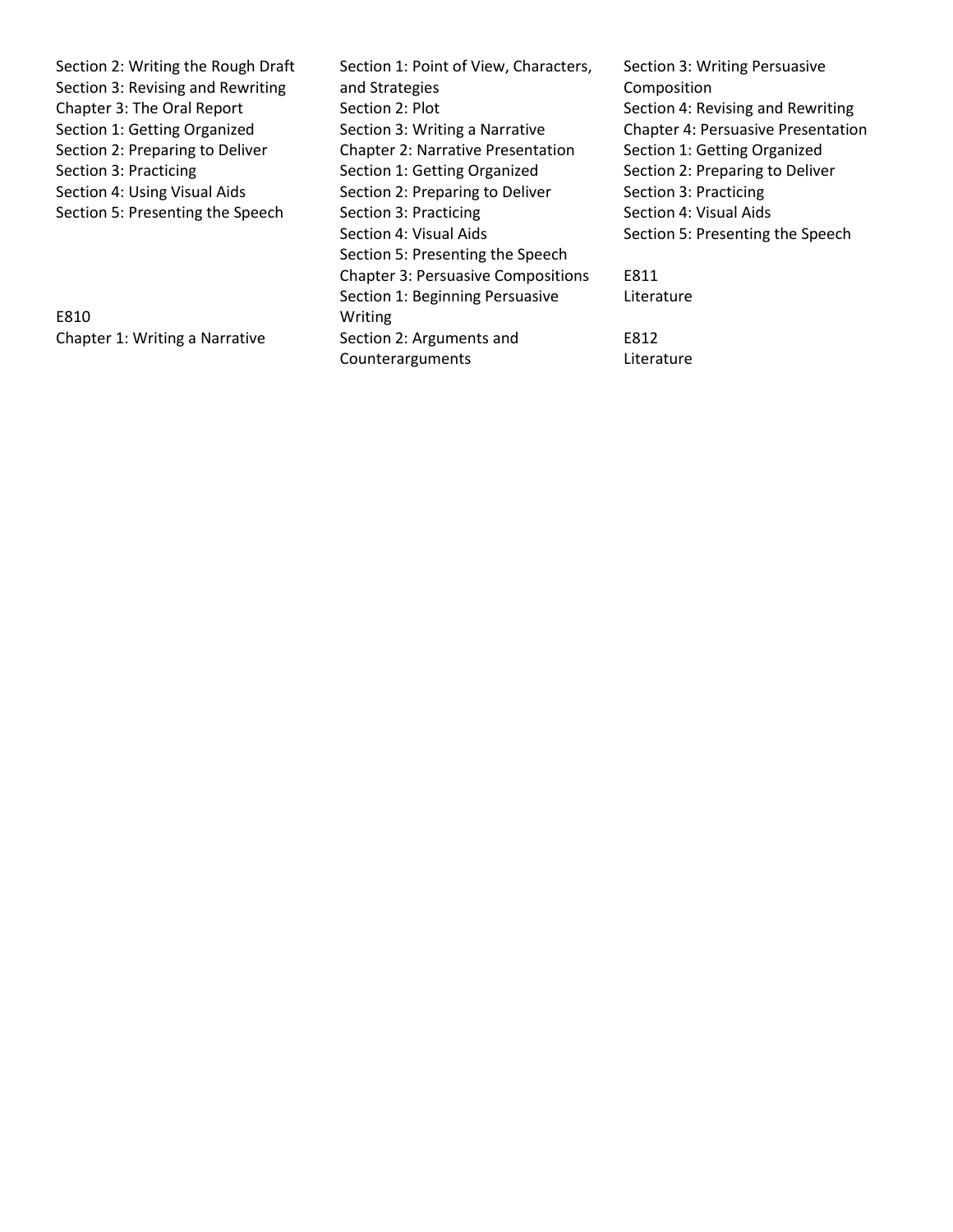# **8th grade MATHEATICS (Algebra)**

Eighth grade students continue the study of algebraic concepts. They study the properties and operations of real numbers, adding positive and negative numbers, and adding decimals and percentages. Students study mathematical operations of fractions, linear equations, exponents, absolute value, and scientific notation. They solve addition, subtraction, multiplication and division equations as well as solving two step equations and equations involving parenthesis. Students learn to solve equations and rate problems with variables on both sides. They learn to solve inequalities, compound inequalities and inequalities with absolute value. Eighth grade students study the Cartesian coordinate system, verifying solutions, slope, graphing lines, and writing equations of lines in slope intercept form and transforming to standard form. Students study exponents, square roots, polynomials, and quadratic equations. They learn simplifying rational expressions and solving rational equations as well as adding, subtracting, multiplying and dividing radicals. Note: this course can be used to meet the requirements for High School Algebra.

# M801

Chapter 1: Numbers and Sets Section 1: Numbers Section 2: Sets Section 3: Venn Diagrams Chapter 2: Properties and Operations of Real Numbers Section 1: Important Symbols Section 2: Properties of Real Numbers Section 3: Operations of Real Numbers Chapter 3: Mathematical Operations and Order of Operations Section 1: Subtraction Section 2: Multiplication Section 3: Division

#### M802

Chapter 1: Fractions and Questions of Multiple Operations Section 1: Fractions Section 2: Mathematical Operations of Fractions Section 3: Questions of Multiple **Operations** Chapter 2: Solving Linear Equations Section 1: Linear Equations Section 2: More Properties of Numbers Section 1: Reading and Interpreting Chapter 3: Scientific Notation, Exponents, and Absolute Value Section 1: Scientific Notation

Section 2: Exponents Section 3: Mathematical Operations with Exponents Section 4: Scientific Notation Section 5: Scientific Notation Section 6: Absolute Value

## M803

Chapter 1: Equations Section 1: Solving Equations Using Addition and Subtraction Section 2: Solving Equations Using Multiplication and Division Section 3: Problem Solving Chapter 2: More Equations Section 1: Solving Two-Step Equations Section 2: Solving Equations Involving Parentheses Section 3: More Problem Solving Chapter 3: Still More Equations Section 1: Solving Equations with Variables On Both Sides Section 2: Solving Rate Problems with Variables On Both Sides

## M804

Chapter 1: Linear Inequalities with One Section 2: Graphing Lines Using Slope Variable Inequality Signs Section 2: Solving Inequalities Using Addition and Subtraction

Section 3: Solving Inequalities Using Multiplication and Division Section 4: Solving Two-Step Inequalities Chapter 2: More Work with Equations and Inequalities Section 1: Solving Equations Involving Absolute Value Section 2: Compound Inequalities Section 3: Solving Inequalities with Absolute Value Chapter 3: Problem Solving Section 1: Problems Involving Inequalities Section 2: Mixture Problems

## M805

Chapter 1: Linear Equations with Two Variables Section 1: The Cartesian Coordinate System Section 2: Verifying Solutions, Slope, and Graphing Lines Chapter 2: Graphing Lines Section 1: Graphing Lines by Generating Points and Y-Intercept Chapter 3: Writing Equations of Lines Section 1: Writing Equations of Lines in Slope-Intercept Form and Transforming to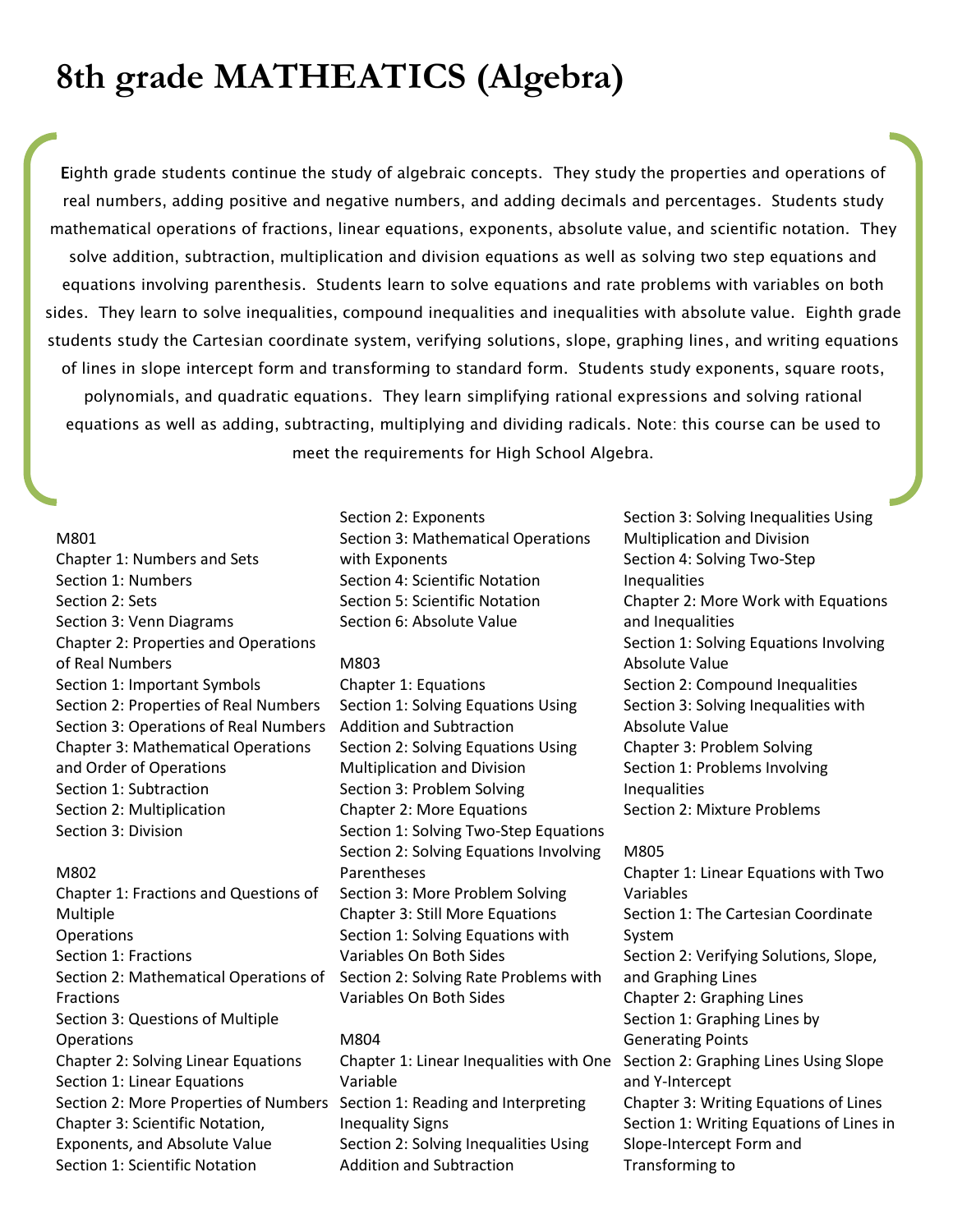# Standard Form

## M806

Chapter 1: Writing Equations of Lines Section 1: Slope-Intercept Form Section 2: Point-Slope Form Section 3: Slope Formula Section 4: Writing Linear Equations From Two Points Chapter 2: Special Cases Section 1: Horizontal and Vertical Lines Section 2: Parallel and Perpendicular Lines Chapter 3: Relations and Functions Section 1: Relations Section 2: Functions

# M807

Chapter 1: Systems of Equations Section 1: Solving Systems of Equations by Graphing Section 2: Solving Systems of Equations by Substitution Section 3: Solving Systems of Equations by Elimination Chapter 2: Systems of Inequalities Section 1: Graphing Linear Inequalities with Two Variables Section 2: Solving Systems of Inequalities Chapter 3: Problem Solving Section 1: Solving Problems Using Two Variables

M808 Chapter 1: Exponents Section 1: The Multiplication Property of Exponents Section 2: The Power Properties of Exponents Section 3: The Division Properties of Exponents Chapter 2: Fractional Exponents Section 1: Square Roots Chapter 3: Applications Section 1: Scientific Notation

# M809

Chapter 1: Operations with Polynomials Section 1: Adding and Subtracting Polynomials Section 2: Multiplying Polynomials Section 3: Dividing Polynomials Chapter 2: Factoring Polynomials Section 1: Greatest Common Factor Section 2: Factoring Polynomials Section 3: Factoring "Special Case" Polynomials Chapter 3: Solving Polynomial Equations Section 1: Solving Polynomial Equations by Factoring

# M810

Chapter 1: Quadratic Equations Section 1: Graphing Quadratic Equations Section 2: Solving Quadratic Equations by Graphing Chapter 2: Solving Quadratic Equations Reasoning

Section 1: Solving Quadratic Equations by Completing the Square Section 2: The Quadratic Formula Chapter 3: Applications Section 1: The Discriminant Section 2: Problem Solving

# M811

Chapter 1: Rational Expressions Section 1: Simplifying Rational Expressions Section 2: Multiplying and Dividing Rational Expressions Section 3: Adding and Subtracting Rational Expressions Chapter 2: Rational Equations Section 1: Solving Rational Equations Section 2: Working with Formulas Chapter 3: Applications of Rational Equations Section 1: Work Problems Section 2: More Rate Problems

# M812

Chapter 1: Operations with Radicals Section 1: Adding and Subtracting Radicals Section 2: Multiplying Radicals Section 3: Dividing Radicals Chapter 2: Applications of Radicals Section 1: Solving Radical Equations Section 2: The Pythagorean Theorem Section 3: The Distance Formula Chapter 3: Preparation for Geometry Section 1: Inductive and Deductive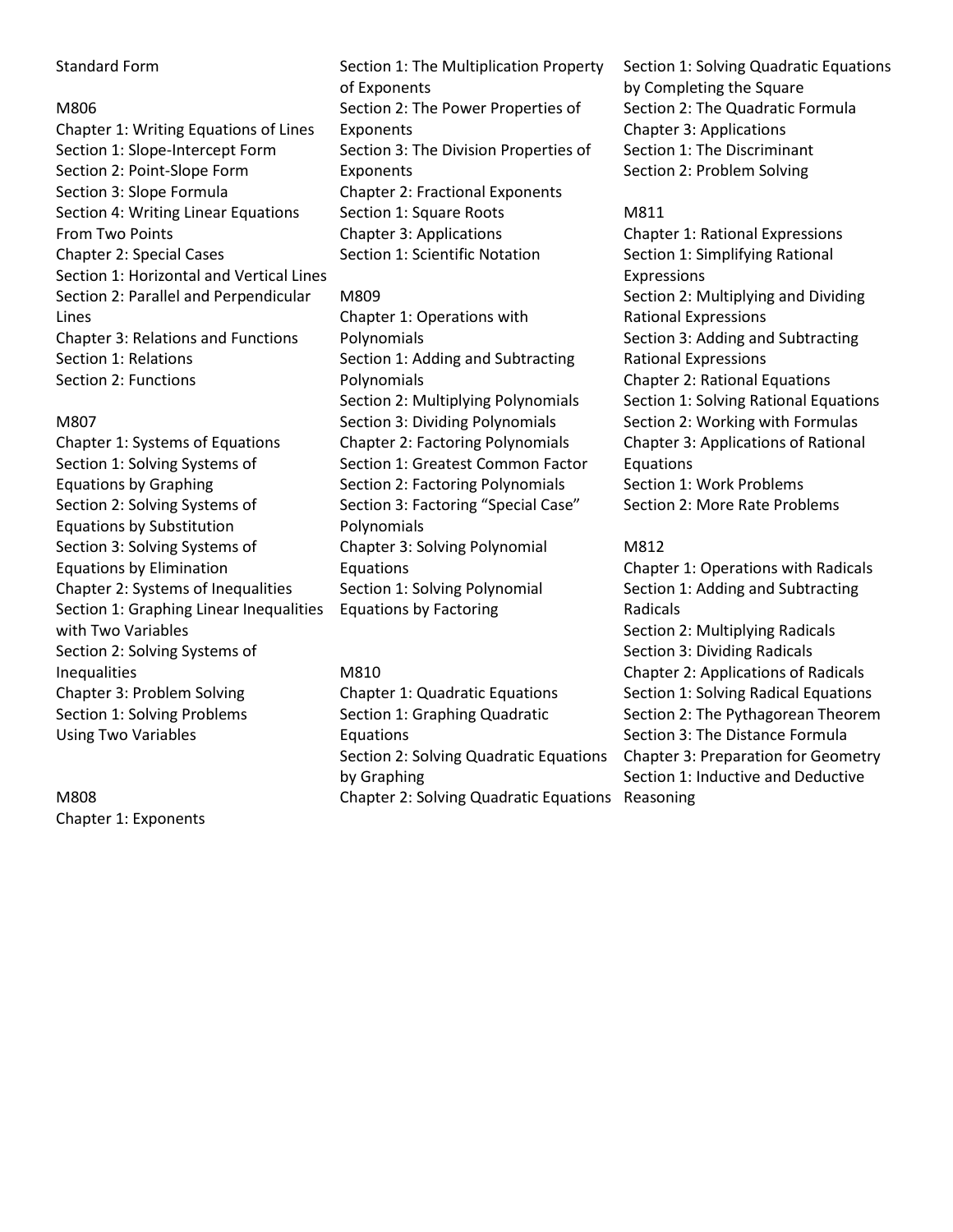# **8th Grade SCIENCE**

Eighth grades students study living organisms and their response to the environment. They study the population growth, symbiosis, food chains, and ecological succession. Students learn to read a weather map and study weather instruments, fronts and masses, hurricanes, tornadoes, lightening, and clouds. The students study cell biology and genetics. The curriculum includes hands on laboratory experiences, research projects, textbook information acquisition and note taking techniques. Eighth grade students learn about stars and galaxies, planets, comets, meteors and asteroids. They study speed, velocity, acceleration, and gravity. Through experiments they evaluate chemical reactions. Students study air, water, and chemical pollution as well as fossil fuels, solar energy, and energy conservation. They study electric currents, fields, and circuits as well as magnetic fields and electromagnetism.

## S801

Chapter 1: Section 1: The Wonder of Science: From Atoms to Galaxies Section 2: Science is Made of Facts and Section 1: The Sun a Process Section 3: The Branches of Science Chapter 2: Section 1: Living Organisms Section 2: Response to Environment Section 3: Life Substances Section 4: Energy Chapter 3: Section 1: The Scientific Method Section 2: Methods of Life Science Section 3: Scientific Problem Solving Section 4: Experiments and Theory

#### S802

Chapter 1: Communities in Ecology Section 1: Definitions Section 2: Population Growth Section 3: Symbiosis Section 4: Food Chains Chapter 2: Ecosystems Section 1: The Water, Oxygen, and Carbon Cycles Section 2: The Nitrogen and Phosphorus Cycles Section 3: Ecological Succession Chapter 3: Biomes Section 1: Land Biomes I

# Section 2: Land Biomes Ii Section 3: Water Biomes

#### S803

Chapter 1: Elements Section 2: The Wind Section 3: Clouds Section 4: Water Chapter 2: Storms Section 1: Hurricanes Section 2: Tornadoes Section 3: Lightning Chapter 3: Measuring the Weather Section 1: Weather Instruments Section 2: Fronts and Masses Section 3: Reading Weather Maps

# S804

Chapter 1: Section 1: Atoms and Molecules Section 2: Isotopes Section 3: Electrons and Energy Section 4: Chemical Bonding Chapter 2: Section 1: Water and Organic Molecules Section 2: Organic Molecules Section 3: Chemical Bonds Store Energy Section 4: Monosaccharides Chapter 3:

Section 1: Disaccharides Section 2: Lipids and Fatty Acids Section 3: Proteins Section 4: Nucleic Acids

#### S805

Chapter 1: The Moon and the Sun Section 1: Astronomy Background Section 2: The Sun Section 3: The Moon Chapter 2: Introduction to the Earth Section 1: The Earth's Interior Section 2: Plate Tectonics Section 3: The Earth's Atmosphere Chapter 3: The Solar System Section 1: The Inner Planets Section 2: The Giant Planets Section 3: The Outer Planets Section 4: Comets, Meteors, and Asteroids

### S806

Chapter 1: Stars Section 1: Distances Section 2: Spectral Classifications Section 3: The Life of a Star Section 4: The Death of a Star Chapter 2: Galaxies Section 1: Kinds of Galaxies Section 2: Structure of Galaxies Section 3: The Big Bang Theory Chapter 3: Wonders in Space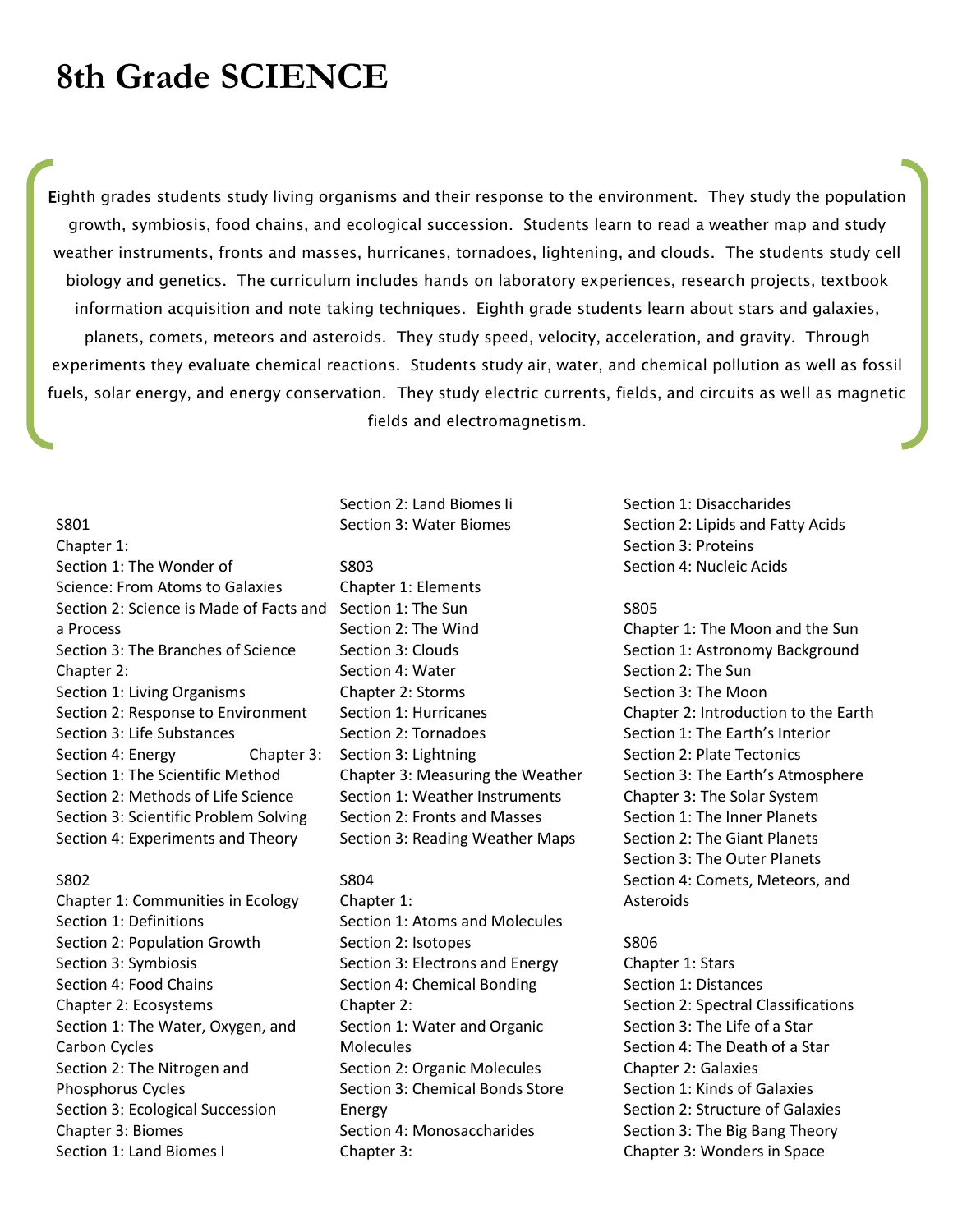Section 1: Neutron Stars and Pulsars Section 2: Black Holes Section 3: Binary Stars

## S807

Chapter 1: Motion Section 1: Speed Section 2: Velocity Section 3: Acceleration Section 4: Gravity Chapter 2: Forces Section 1: Newton's First Law of Motion Section 2: Newton's Second Law of Motion Section 3: Kinds of Forces Chapter 3: Chemical Reactions Section 1: Balancing Chemical Equations Section 2: Types of Reactions Section 3: Rate of Reactions Section 4: Heat From Reactions

# S808

Chapter 1: Properties of the Elements Section 1: The Periodic Table of Elements Section 2: The Metals Section 3: Non-Metals Section 4: Compounds Chapter 2: Math in Science Section 1: Graphing Linear Functions Section 2: Slope Chapter 3: Density and Buoyancy Section 1: Density

Section 2: Buoyancy Lab 2: Density and Buoyancy

## S809

Chapter 1: Resources Section 1: Human Population Growth Section 2: Food Supply Section 3: Deforestation and Mineral Resources Section 4: Species Diversity Chapter 2: Pollution Section 1: Air Pollution Section 2: Water Pollution Section 3: Chemical Pollution Section 4: Nuclear Radiation Chapter 3: Energy Section 1: Fossil Fuels Section 2: Solar Energy Section 3: Earth, Water, and Wind Energy Section 4: Energy Conservation

# S810

Chapter 1: The Digestive System Section 1: Food Basics Section 2: The Digestive System Section 3: Nutrition and Disease Chapter 2: The Nervous System Section 1: Neurons Section 2: Parts of the Brain Section 3: Parts of the Nervous System Section 4: Drugs Chapter 3: The Circulatory System Section 1: The Heart

Section 2: Arteries and Veins Section 3: The Blood

S811 Chapter 1: Phases of Matter Section 1: Gases Section 2: Liquids Section 3: Solids Chapter 2: Section 1: Cells Section 2: Cell Specialization Section 3: Cell Parts - A Section 4: Cell Part - B Section 5: Cell Parts - C Chapter 3: Section 1: Mitosis and Meiosis Section 2: Photosynthesis Vs. Respiration Section 3: Cell Membrane and Transport

S812 Chapter 1: Work and Energy Section 1: Work Section 2: Energy Section 3: Power Chapter 2: Electricity Section 1: Static Electricity Section 2: Electric Fields Section 3: Electric Currents Section 4: Electric Circuits Chapter 3: Magnetism Section 1: Magnetic Fields Section 2: Electromagnetism Lab 1: Chemical Reactions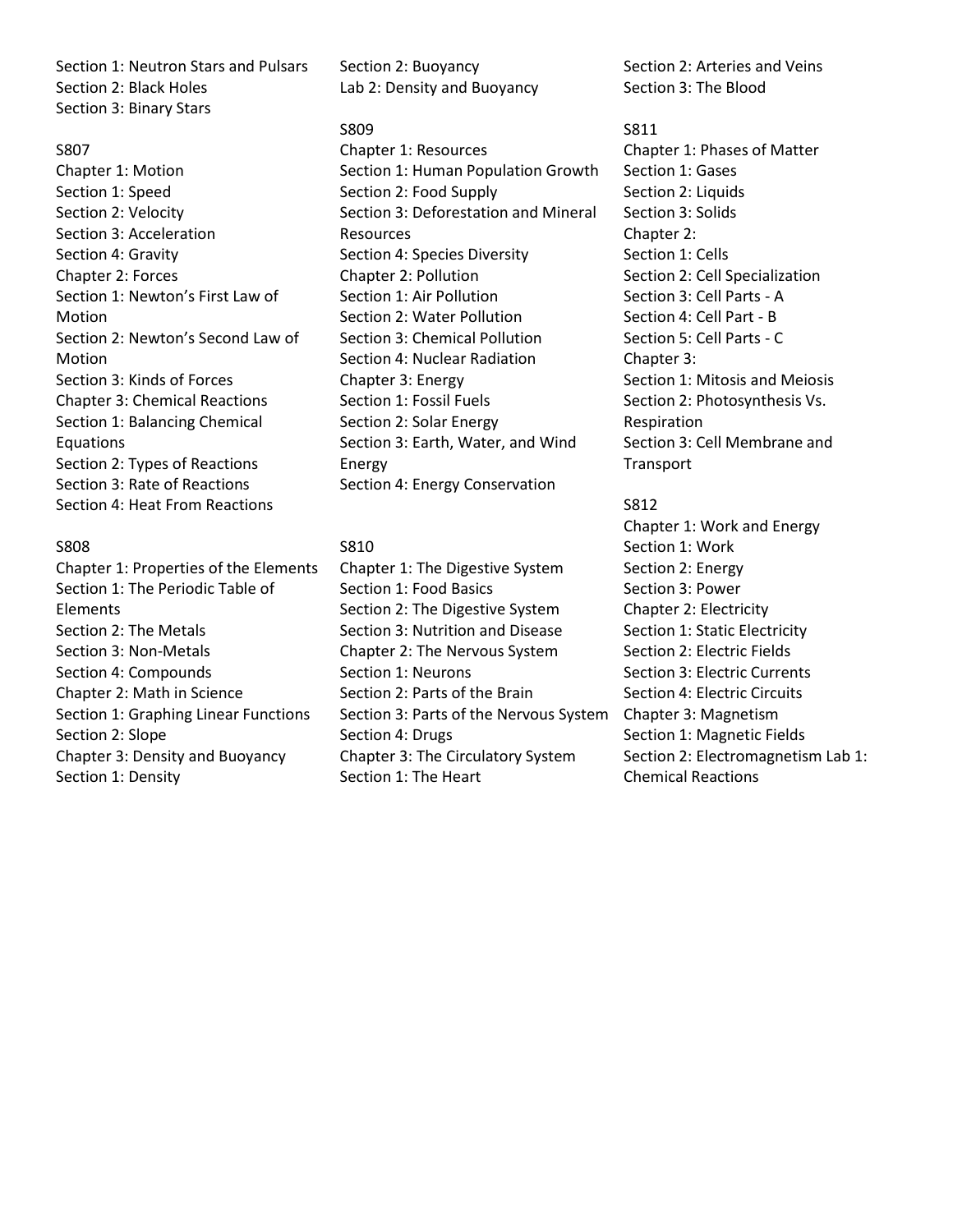# **8th Grade SOCIAL STUDIES**

Eighth grade students study The Constitution, The Bill of Rights, requirements for citizenship, using the ballot, and political parties. They learn about city, state, and federal government. Students study early presidents, George Washington, John Adams, Thomas Jefferson, and James Madison. They study the War of 1812, the Mexican American War 1845, and the last Indian wars. Eighth grade students learn about the origins of slavery, the lives of black Americans who gained freedom, the characteristics of white southern society, and women's suffrage movements. Students do presentations, develop magazines, and use the internet in learning to appreciate and understand the development of America, its history, and its culture.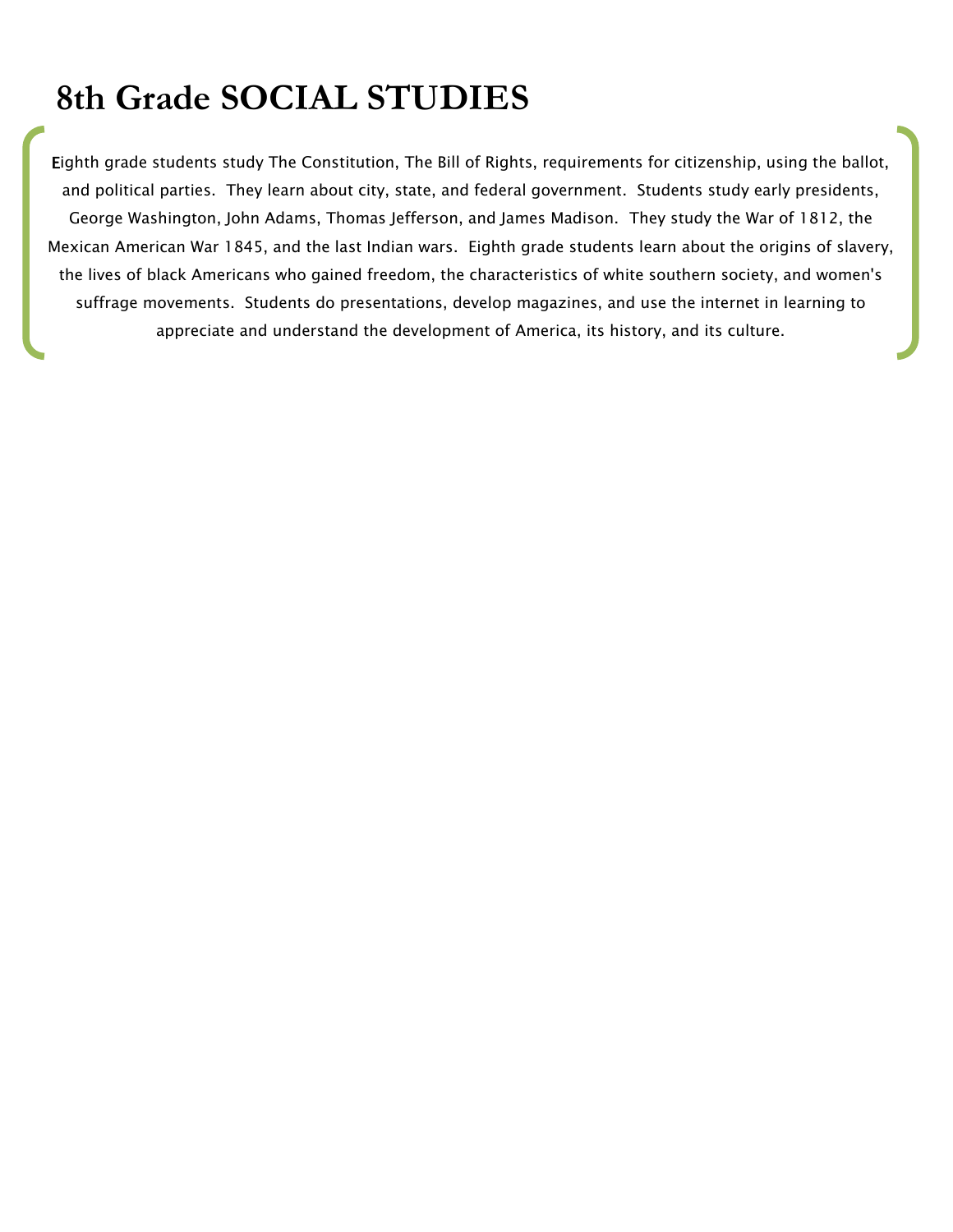### SS801

Chapter 1: The Basis of the American Republic Section 1: The Bulwark Section 2: The Republic Chapter 2: The Constitution Section 1: a Constitution is Drafted and Ratified Section 2: The Constitution: Source of Government Authority Section 3: The Principles of Government Section 4: Provisions For Amendment Chapter 3: The Bill of Rights Section 1: The Responsibilities of Citizenship Section 2: Requirements For Citizenship Section 3: Using the Ballot

#### SS802

Chapter 1: Section 1: Political Parties Section 2: The Federal Government Section 3: Organization of the Legislative Branch of the Federal Government Chapter 2: Section 1: Powers of the Legislative Branch Section 2: Officers and Leaders of the Congress Section 3: The Lawmaking Process Section 4: Congressional Powers of Investigation Section 5: The Great Compromise Section 6: The Constitution and Slavery Section 7: The Constitution and Women Chapter 3:

Section 1: The Presidency Section 2: The Presidential Powers Section 3: The President

#### SS803

Chapter 1: The Executive Departments of the Government Section 1: Heads of the Executive Departments Section 2: The Department of State Section 3: The Department of Treasury Section 4: The Department of Defense Section 5: The Department of Justice Section 6: The Post Office Department Section 7: The Department of Interior Section 8: The Department of Agriculture Section 9: The Department of Commerce Section 10: The Department of Labor Section 11: The Independent Agencies Chapter 2: The State Government Section 1: Services Performed by State **Governments** Section 2: The State and Public Health Section 3: The State and **Education** Section 4: The State Protects Lives and Property Section 5: The State and Motor Transport Section 6: The State Aids the Needy

Section 7: The State Conserves Its Natural Resources Section 8: The State Protects and Regulates Business Section 9: The State Regulates Living and Working Conditions Section 10: The Organization of State Governments Section 11: Electing the State Legislatures Section 12: The Executive Branch of the State Government Section 13: Executive Officers Section 14: The Judiciary Branch Section 15: The Function of the State Courts Section 16: Court Procedures and Juries Chapter 3: The City Government Section 1: The Purpose of **City** Government Section 2: Health and **Sanitation** Section 3: The City Highway Department Section 4: The Police Department Section 5: The City Guards Against Fire Section 6: The City Provides For Education Section 7: The City Cares For the Sick and Needy Section 8: The City Plans For the Future Section 9: The City Provides Recreation Section 10: Concern Over Public Utilities Section 11: The Organization of the City Government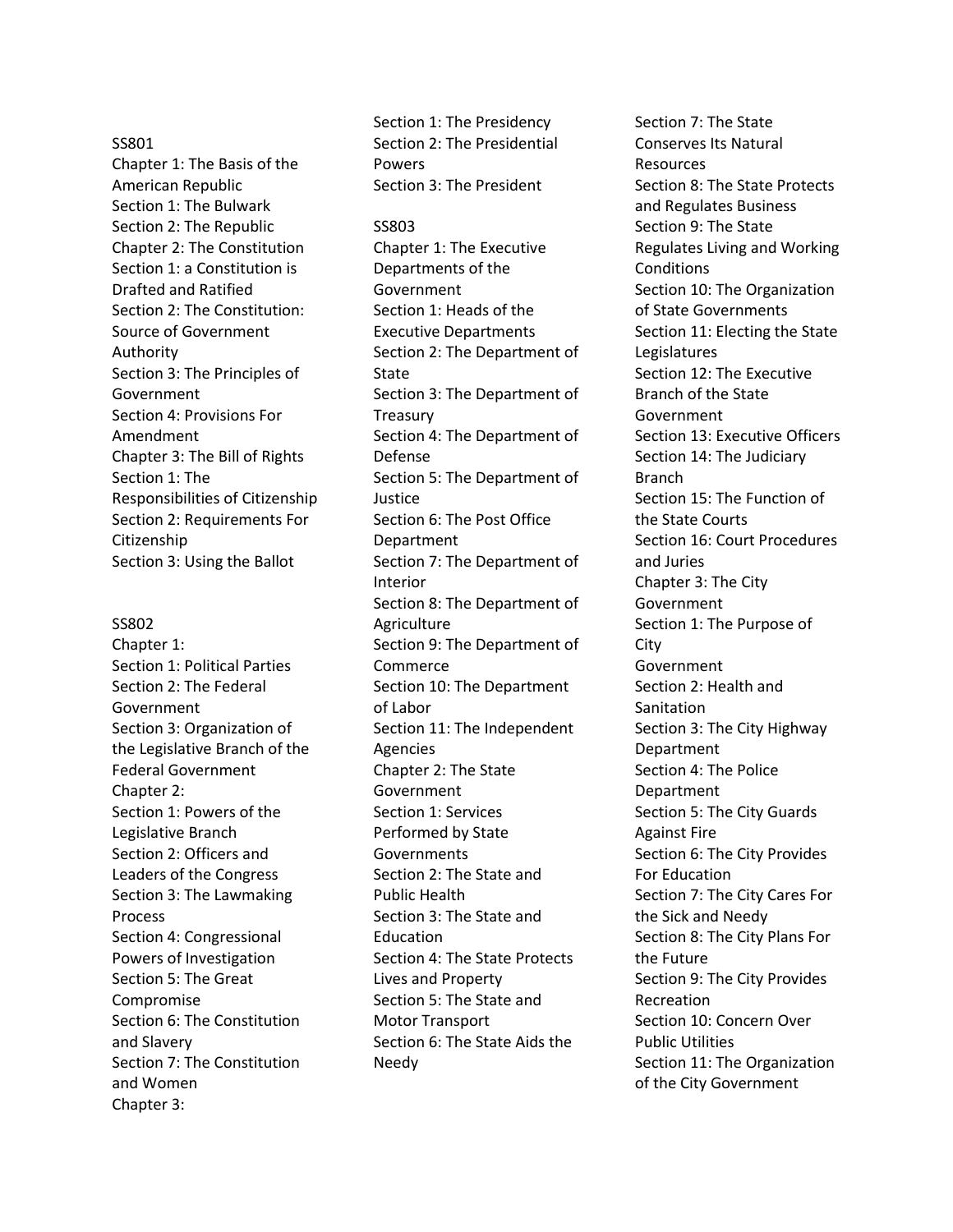Section 12: The Mayor Council Form Section 13: The Commission Form Section 14: The City Manager Form Section 15: The City Courts Section 16: The City's Lawmaking Powers Section 17: Other Local **Governments** Section 18: Prosecuting Attorneys and Sheriff Coroners Section 19: County Treasurers-Auditors-Assessors Section 20: The County Manager Plan Section 21: Township and Village Governments Section 22: Our Nation

## SS804

Chapter 1: The New Nation (1789-1817) Section 1: Vocabulary Words Section 2: The Presidents Section 3: George Washington- (1789- 1796) Section 4: John Adams- (1797-1801) Section 5: Thomas Jefferson (1801-1809) Section 6: James Madison (1808-1816) Chapter 2: A Nation's Foundation Section 1: The Great Speeches Section 2: Thomas Jefferson's Speech- 1801 Section 3: Capitalism Addendum Chapter 3: Section 1: George Washington's Farwell Address (1796)

Section 2: Thomas Jefferson's Inaugural Address 1801

### SS805

Chapter 1: The War of 1812 Section 1: The Cause Section 2: The American Reaction Section 3: The Political Pressure Section 4: a Timeline For the War of 1812 Section 5: War at Sea Section 6: Land Campaign of 1812 Section 7: The Major Battles Section 8: Treaty of Ghent Chapter 2: Why Are Boundaries So Important? Section 1: Expansion Section 2: The Monroe Doctrine Section 3: Manifest Destiny Section 4: The Mexican American War 1845 Section 5: Consequences Section 6: Interesting Facts, Things You May Not Know Chapter 3: The Native American Treaties Section 1: Treaties

## SS806

Chapter 1: The Northern Path (Early 1800's to Mid-1800's) Section 1: Growth of Cities Section 2: Deforestation Section 3: Farming Section 4: Mineral Extraction Section 5: Obstacles and Economic/Political Factors Section 6: Reasons For Rise in Immigration From Northern Europe to the United States Section 7: Number and Size

Section 8: Spatial Arrangements in the Cities Section 9: The Great Irish Potato Famine Section 10: Lives of Black Americans Who Gained Freedom Section 11: Women's Suffrage Movements Section 12: American Art Section 13: Transcendentalism Section 14: Individualism Section 15: Writings Chapter 2: The Southern Path (Early 1800's to Mid-1800's) Section 1: Industry Section 2: Importance of Cotton Section 3: Importance of the Cotton Gin Section 4: Origin of Slavery Section 5: Politics Section 6: Social Section 7: Religion Section 8: Economics Section 9: Culture Section 10: Preserving Slavery Section 11: Nat Turner, and Denmark Vesey Section 12: Characteristics of White Southern Society Section 13: Lives of and Opportunities of Free Blacks

## SS807

Chapter 1: Divergent Paths of the American People Section 1: Andrew Jackson Section 2: Election Section 3: Jacksonian **Democracy** Section 4: Actions As President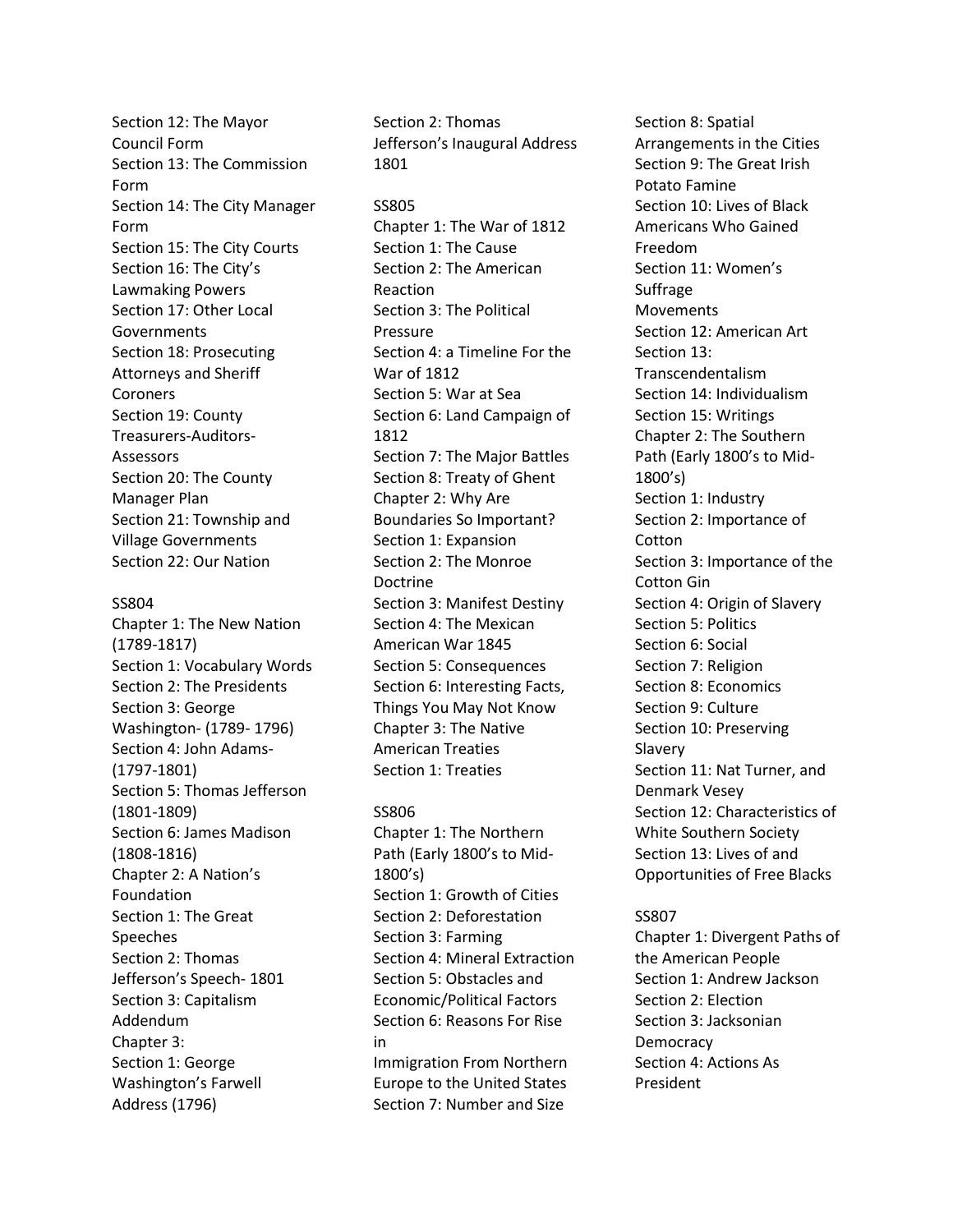Section 5: Role of Pioneer Women and the New Status Achieved Chapter 2: Texas War For Independence and the Mexican-American War Section 1: Mexican **Settlements** Section 2: Locations Section 3: Cultural Traditions Section 4: Land Grant System Section 5: Economies Section 6: Great Rivers and Struggle Over Water Right Section 7: Attitudes Towards Slavery Section 8: Texas War For Independence Section 9: Mexican-American War Section 10: Aftermath of the War

## SS808

Chapter 1: Early Attempts to Abolish Slavery Section 1: Leaders in the Movement Section 2: John Q. Adams Section 3: Proposed Constitutional Amendment Section 4: John Brown Section 5: Armed Resistance Section 6: Benjamin Franklin Section 7: Theodore Weld Section 8: Abolition in State Constitutions Section 9: Importance of Northwest Ordinance of Education Chapter 2: The End of Slavery Section 1: Missouri Compromise Section 2: States North of Ohio River Section 3: Wilmot Proviso (1846)

Section 4: Compromise of 1850 Section 5: California Joins the Union Section 6: Free State Under the Compromise of 1850 Section 7: Kansas-Nebraska Act (1854) Section 8: The Dred Scott V. Sanford Decision (1857) Section 9: The Lincoln Douglass Debates

## SS809

Chapter 1: Pre-Civil War Causes State and Federal Authority Section 2: Daniel Webster (1782-1852) Section 3: John Calhoun (1782-1850) Section 4: Two Different **Doctrines** Section 5: Nullification Section 6: Secession Section 7: Abraham Lincoln-1809-1865 Section 8: Presidency Section 9: Writings/Speeches Section 10: What is the Emancipation Proclamation? Chapter 2: Civil War and Key Points Section 1: Leaders of the War Section 2: Ulysses S. Grant (1822- Section 3: Jefferson Davis (1808-1889) Section 4: Robert E. Lee-1807-1870 Section 5: Soldiers On Both Sides Section 6: Boy Soldiers Section 7: Black Regiments Section 8: Critical Developments and Events in the War

Section 9: Major Battles Section 10: Technological Advances Section 11: General Lee's Surrender At Appomattox Section 12: a Tragic Ending Section 13: Effects of War Section 14: Civilians Section 15: Physical Environment Section 16: Future Warfare

#### SS810

Chapter 1: Aims of Reconstruction Section 1: Political and Social **Structures** Section 2: Different Regions Section 3: Push and Pull Factors Section 4: Judgment Section 5: Former Slaves Section 6: Freedman's Bureau Section 7: Restrictions Section 8: Opportunities of Freedmen Section 9: Racial Segregation Section 10: Jim Crow Laws Chapter 2: Different Reconstruction Section 1: Thirteenth Amendment Section 2: Fourteenth Amendment Section 3: Fifteenth Amendment Section 4: Rise of the Ku Klux Klan Section 5: Inventors and Their Inventions Section 6: Thomas Edison Section 7: Alexander Graham Bell Section 8: Orville and Wilbur Wright

SS811